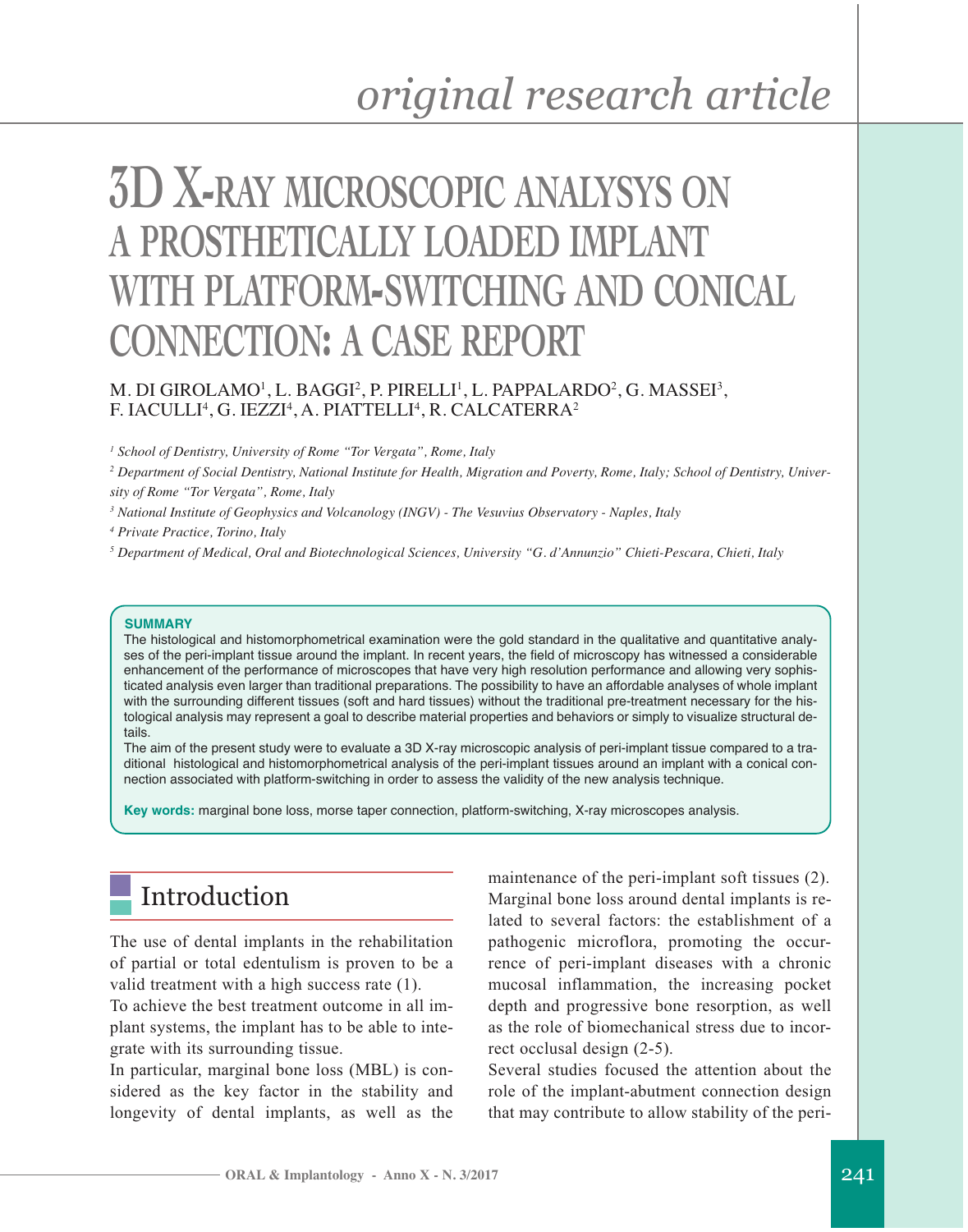

implant bone level. Specifically, implant-abutment geometry influences both bacterial and yeast colonization inside the implants (6, 7). The Morse taper conical internal connection had shown better results in terms of prevention of microbial penetration, sealing performance and implant stability (8-10). The lesser marginal gap between the implant and abutment in the conical connection induces a decrease of the bacterial penetration, thus preventing marginal bone loss (10). However, when a matching implant-abutment diameter is used, the inflammatory infiltrate is always located at the level of the implant-abutment interface and in tight contact with crestal bone, causing resorption of marginal bone.

One of the most important innovation was the introduction of the platform switching, that has determined important benefit in term of biomechanical behavior, influence upon bone crestal level, and soft tissue response (11, 12).

Currently, evaluation of those treatments in which abutments of lesser diameter were used revealed better preservation of the hard and soft tissues than treatment that use abutments with diameters matched to the implant (7, 13).

So far, the histological and histomorphometrical examination were the gold standard in the qualitative and quantitative analyses of the peri-implant tissue around the implant, even if the nature of specimens which consist of both, metal implant and soft/hard tissues poses difficulties in preparing the specimens for the analyses.

The main type of histological studies commonly used in dentistry are descriptive histology and histomorphometry. The descriptive is used to provide a general evaluation of the tissue of interest, including the morphology structure and arrangement of cells, matrix, implant and tissue implant interface.

Histomorphometry has been performed using histological slides and represent a methodology for quantitatively analyzing of parameters like bone apposition, bone ingrowth, etc. (14).

In recent years, the field of microscopy has witnessed a considerable enhancement of the performance of microscopes that have very high resolution performance and allowing very sophisticated analysis even larger than traditional preparations.

In particular the method of X-ray microscopes (XRM) advanced imaging solutions that have removed major hurdles for three-dimensional imaging by achieving high contrast and submicron resolution imaging even for your relatively large samples. These groundbreaking advances in non-destructive, 3D imaging empower a broad range of technical disciplines including life science.

The possibility to revealing details of microstructure, ideally in three dimensions (3D), represent a critical part of understanding, especially in biological specimen constituted by different tissue and hard materials (i.e. titanium). The possibility to have an affordable analyses of whole implant with the surrounding different tissues (soft and hard tissues) without the traditional pre-treatment necessary for the histological analysis may represent a goal to describe material properties and behaviors or simply to visualize structural details.

The aim of the present study was to evaluate by the mean of a 3D X-ray microscopic the peri-implant tissues around an implant with a conical connection associated with platform-switching and to compare the results with the traditional histological and histomorphometrical analysis in order to assess the validity of the newly proposed technique.

### Case report

A 61-year-old female patient was rehabilitated with a platform-switched conical connection implant [3,3 mm in diameter and 7,5 mm in length GTB- Plan1Health Amaro (UD) Italy] placed in the left posterior mandible (3.7 position). Briefly, the implant was inserted in crestal position and immediately received a healing abutment to allow an adequate remodelling of the gingival tissue. Two months after the surgery, a definitive abutment [Easy Abutment Slim GTB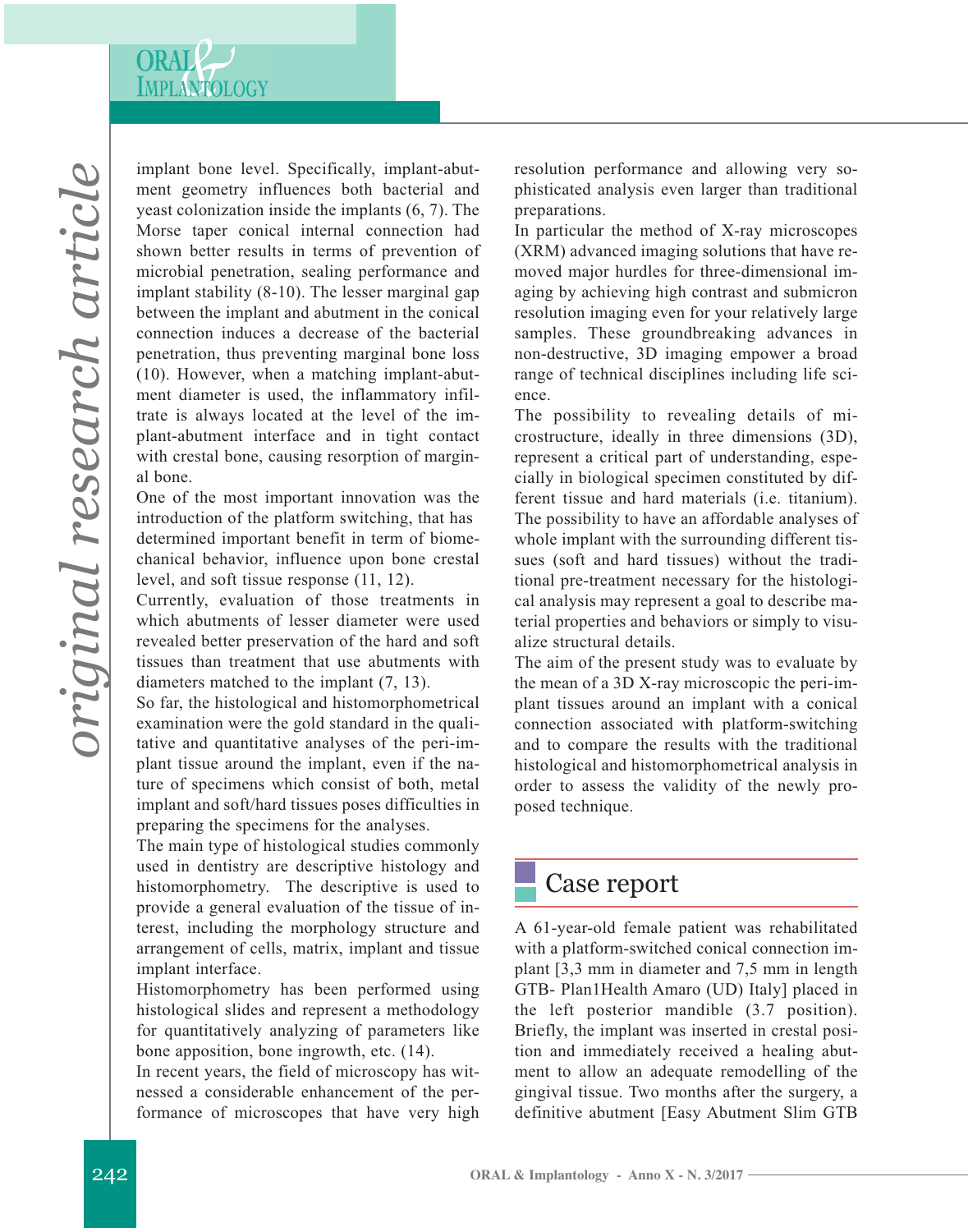# *original research article*

Plan 1Health Amaro (UD) Italy] was placed, and the implant received a cemented temporary acrylic crown (Tempbond NE, Kerr, KaVo Kerr Group USA); 3 months later, a definitive gold alloy-resin crown was delivered. After 11 months from placement and 6 months of functional loading, the implant was removed for psychological distress reasons. Once retrieved, the whole implant with the surrounding hard and soft tissues were immediately stored in 10% buffered formalin and send to National Institute of Geophysics and Volcanology (INGV) - The Vesuvius Observatory – Naples for the X-ray analysis.

The whole implant was extracted from the formalin and placed in an appropriated stub without any intermediate passage, then analyzed with High resolution X-ray tomography tests under a 3D X-ray microscope (XRM, Xradia Versa XRM-410, Zeiss Corp., Oberkochen, Germany). A total of 1004 projections were acquired while the specimen was rotated about 360°. Then, the visualizations were fulfilled on CT vox (Bruker microCT, Kontich, Belgium) image analysis software.

Of the images obtained we analyzed only the part of implant system in contact with bone, removing the images related to coronal part of abutment and the prothesic crown.

After the 3D microscopic analysis, the whole specimen was replaced in 10% buffered formalin and sent to the Implant Retrieval Center of the Department of Medical, Oral and Biotechnological Sciences of the University of Chieti-Pescara (Italy) for the histological evaluation. The specimen was processed as previously reported, according to Iezzi et al. and Bako et al. (15,16) and to the resin manufacturer instruction; briefly, the sample was dehydrated in an ascending series of alcohol rinses (70, 80, 90, and 100% ethanol) followed by an intermedium phase with xylene, and embedded in methylmethacrylate resin, Technovit 9100 New® (Heraeus Kulzer GmbH, Hanau, Germany). Technovit 9100 New® base solution was destabilized using a chromatography column filled with 50 g of  $Al_2O_3$ . Thus the sample was polymerized in a vacuum-sealed condition and in the range of -2°C to -20°C; the polymerization solution was mixed immediately before using cooled stock solutions A and B (obtained according to manufacture instruction) in a ratio of 9:1.

After polymerization, the specimen was sectioned longitudinally along the major axis of the implants with a high-precision diamond disc at about 150 um and ground down to about 30 um with Precise 1 Automated System (Assing, Rome, Italy). The obtained slides were stained with basic fuchsin and toluidine blue. Histomorphometry of bone-implant contact percentage was carried out using a light microscope (Laborlux S, Leitz, Wetzlar, Germany) connected to a high resolution video camera (3CCD, JVC KY-F55B) interfaced to a monitor and PC (Intel Pentium III 1200 MMX). This optical system was associated with a digitizing pad (Matrix Vision GmbH) and a histometry software package with image capturing capabilities (Image-Pro Plus 4.5, Media Cybernetics Inc., Immagini & Computer Snc Milano, Italy).

#### Results

The 3D microscopic analysis reveals the presence of the bone around the whole implant surface (Figure 1 A), in particular the bone is detectable at platform level (Figure 1 B).

The traditional histological and histomorphometrical analysis showed, at lower magnification, bone tissue surrounding the whole implant, unless a limited area in the apical portion probably damaged during the harvesting procedure (Figure 2 A). At higher magnification, in the coronal portion of the implant, it was possible to observe bone directly in contact and even upon the platform level (Figure 2 B). A small amount of resorption (0.2 mm) could be detected at the vestibular aspect of the coronal bone; however, wide areas of bone remodeling with newly formed bone and numerous cement lines could be observed in the same region (Figure 2 B).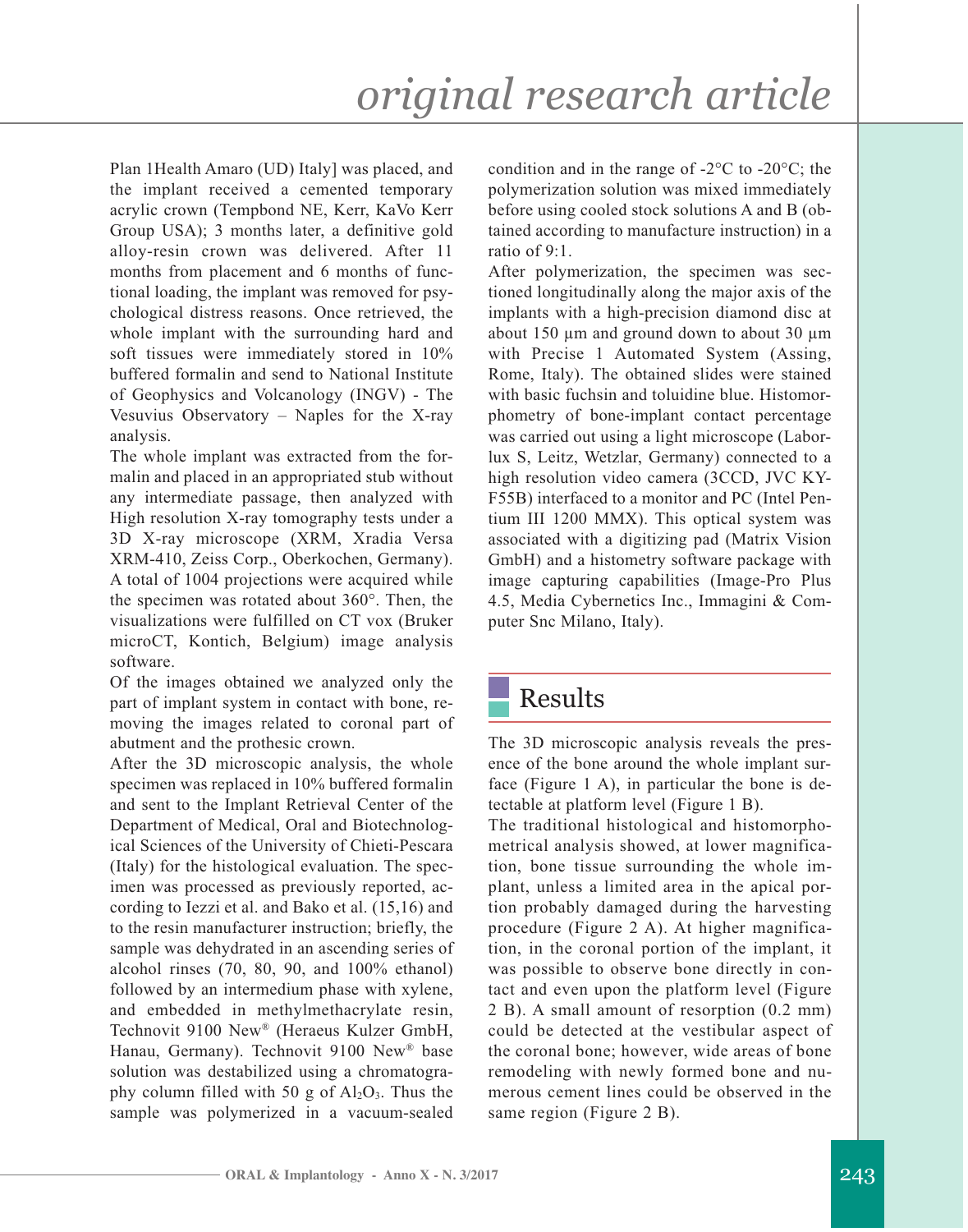



**Figure 1** (A) XRM aspect of whole implant surrounded by bone and soft tissue in 3D. (B) the bone is detectable at platform level.



#### **Figure 2**

(A) Histological aspect of the whole implant surrounded by bone tissue after retrieval. Acid fuchsin-toluidine blue, original magnification 6X. (B) Bone in the coronal portion of the implant, in direct contact even upon the platform. Acid fuchsin-toluidine blue, original magnification 20X.

The 3D microscopic analysis reveals at the same time the behaviour of the soft tissues around the implant system (Figure 1).

## Discussion

X-ray computed microtomography (microCT) which is conventionally used for determining the

structure of hard calcified tissues such as bone, can also be used to visualise the 3D morphology of intact non-calcified organs and organisms in the presence of X-ray contrast agents.

Instead, XRM provides a non destructive high resolution and high contrast tomography to reveal a wealth of complex microstructure in three dimension by avoiding mechanical sectioning  $(17-19)$ .

So, XRM combines X-ray imaging with micro-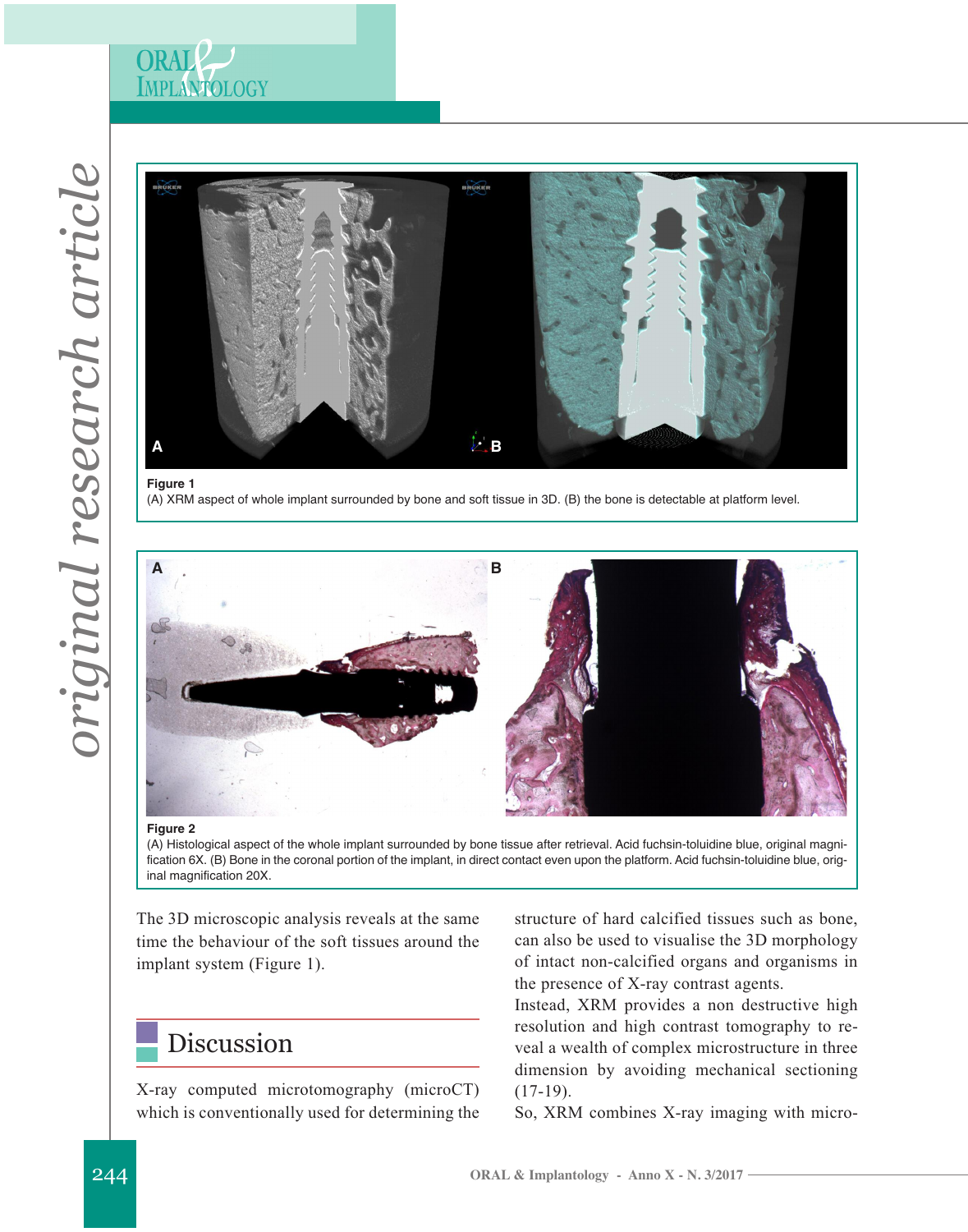scope technology to enhance the spatial resolution to  $0.7 \mu m$ .

The results of investigation confirmed that Xray is useful for testing uniformity of tissue section and analysis of minor elements with reasonably good spatial.

The X- ray analyses of the specimen reveal a stackable images respect the traditional histological analyses, moreover offering a whole analyses of the specimen, permit a global vision of the different tissue around the implant (soft and hard tissue) and collect a more compressive information of the relationship of the tissue and the implant.

Another advantage of this technique is represented by the unnecessary pre-treatment of the specimen like in the traditional histological analyses.

Certainly, more studies are necessary to address the possibility to use this technique routinely, to date represent an important choose to better understand the relationship of the different tissue with the implant.

### Conflict of interest

The Authors state they have no conflict of interest.

## References

- 1. Misch CE, Degidi M. Five-year prospective study of immediate/early loading of fixed prostheses in completely edentulous jaws with a bone quality-based implant system. Clin Implant Dent Relat Res. 2003;5:17- 28.
- 2. Berglundh T, Persson L, Klinge B. A systematic review of the incidence of biological and technical complications in implant dentistry reported in prospective longitudinal studies of at least 5 years. J Clin Periodontol. 2002;29 Suppl 3:197-212.
- 3. Di Girolamo M, Calcaterra R, Di Gianfilippo R, Arcuri C, Baggi L. Bone level changes around platform switching and platform matching implants: a systematic review with meta-analysis. Oral Implantol (Rome). 2016 Nov 13;9(1):1-10.3.
- 4. Lindhe J, Meyle J. Peri-implant diseases: Consensus Report of the Sixth European Workshop on Periodontology. J Clin Periodontol. 2008;35(8 Suppl):282-5.
- 5. Rungsiyakull C, Rungsiyakull P, Li Q, Li W, Swain M. Effects of occlusal inclination and loading on mandibular bone remodeling: a finite element study. Int J Oral Maxillofac Implants. 2011;26(3):527-37.
- 6. Baggi L, Di Girolamo M, Mirisola C, Calcaterra R. Microbiological evaluation of bacterial and mycotic seal in implant systems with different implant-abutment interfaces and closing torque values. Implant Dent. 2013;22:344-350.
- 7. Calcaterra R, Di Girolamo M, Mirisola C, Baggi L. Effects of Repeated Screw Tightening on Implant Abutment Interfaces in Terms of Bacterial and Yeast Leakage in Vitro: One-Time Abutment Versus the Multiscrewing Technique. Int J Periodontics Restorative Dent. 2016 Mar-Apr;36(2):275-80.
- 8. Tripodi D, Vantaggiato G, Scarano A, Perrotti V, Piattelli A, Iezzi G, D'Ercole S. An in vitro investigation concerning the bacterial leakage at implants with internal hexagon and Morse taper implant-abutment connections. Implant Dent. 2012;21:335-339.
- 9. Assenza B, Tripodi D, Scarano A, Perrotti V, Piattelli A, Iezzi G, D'Ercole S. Bacterial leakage in implants with different implant-abutment connections: an in vitro study. J Periodontol. 2012;83:491-497.
- 10. Schmitt CM, Nogueira-Filho G, Tenenbaum HC, Lai JY, Brito C, Doring H, Nonhoff J. Performance of conical abutment (Morse Taper) connection implants: a systematic review. J Biomed Mater Res Part A. 2014:102A:552-574.
- 11. Annibali S, Bignozzi I, Cristalli MP, Graziani F, La Monaca G, Polimeni A. Peri-implant marginal bone level: a systematic review and meta-analysis of studies comparing platform switching versus conventionally restored implants. J Clin Periodontol. 2012;39:1097- 1113.
- 12. Aslam A, Ahmed B. Platform-switching to preserve peri-implant bone: a meta-analysis. J Coll Physicians Surg Pak. 2016;26:315-319.
- 13. Farronato D, Santoro G, Canullo L, Botticelli D, Maiorana C, Lang NP. Establishment of the epithelial attachment and connective tissue adaptation to implants installed under the concept of "platform switching": a histologic study in minipigs. Clin Oral Implants Res. 2012;23(1):90-4.
- 14. YHAn, KL Martin. Handbook of histology methods for bone and cartilage. Ed. Springer Science + Business Media LCC, New York 2013 pgg 19-31.
- 15. Iezzi G, Iaculli F, Calcaterra R, Piattelli A, Di Girolamo M, Baggi L.Histological and histomorphometrical analysis on a loaded implant with platform-switching and conical connection: a case report. J Oral Implantol. 2017 Mar 16.
- 16. Bako P, Bassiouni M, Eckhard A, Gerlinger I, Frick C, Löwenheim H, Müller M. Methyl methacrylate em-